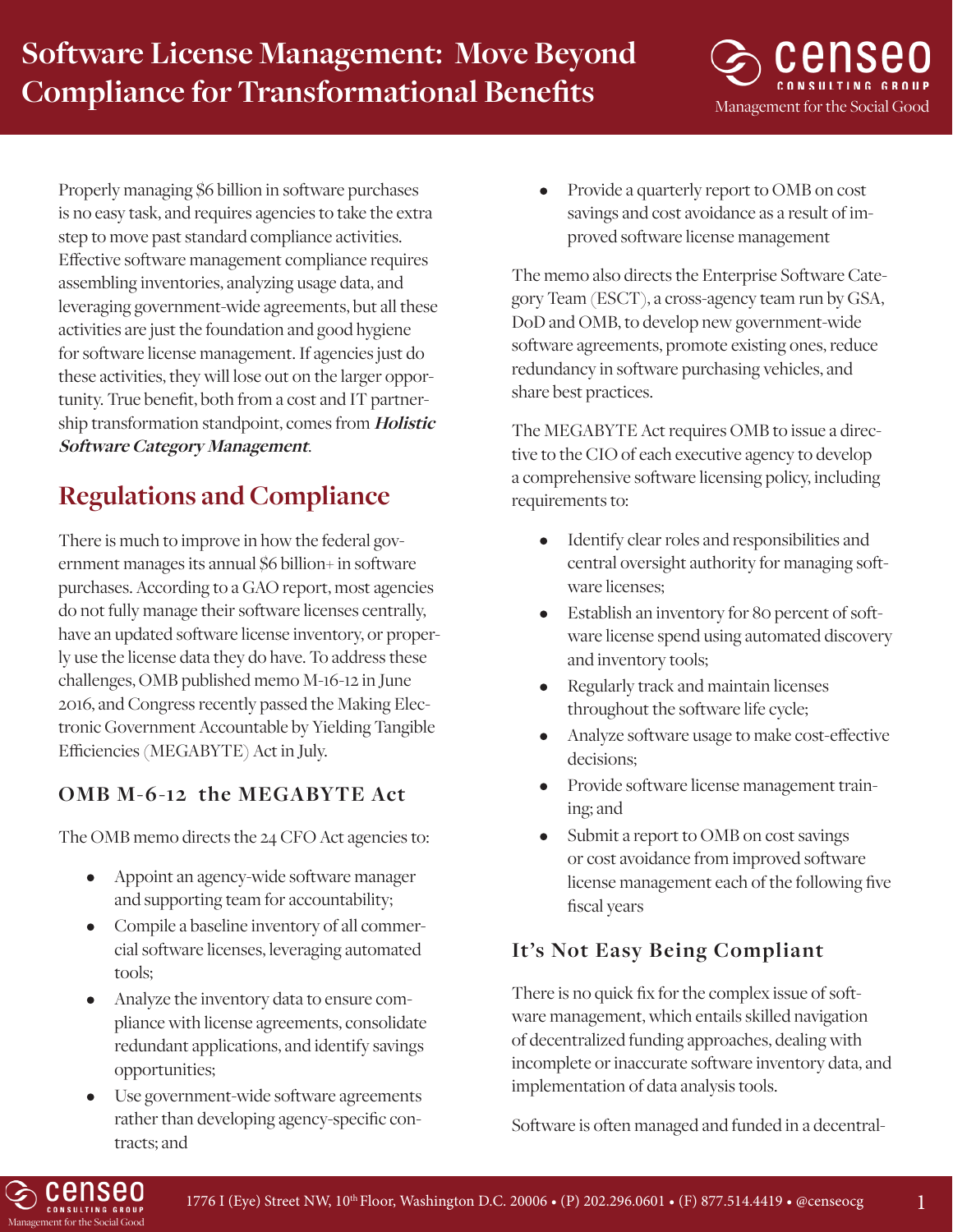

ized manner, with each bureau or office having significant control over what they buy and how they buy it. Managers must overcome significant organizational and cultural challenges to centralize management and acquisition of software, despite the IT purchasing authority FITARA legislation grants to agency CIOs.

Additionally, the sheer number of software titles across an agency – as many as hundreds – can pose a challenge, further complicated by an increased use of Software-as-a-Service models. Few large organizations have a central list of all commercial software that is accurate and up-to-date, and the software supplier/ publisher often has better data than the agency itself.

Lastly, while agencies have tools to evaluate software inventory, acquiring and properly using these tools can be difficult for software managers. Commercial software, such as Software Assessment Management (SAM) and Continuous Diagnostic and Mitigation (CDM) tools, can often help keep tabs on software and licenses. Like any software tool, however, implementing these new applications will take time and effort, will require disciplined processes for analyzing data and drawing insights, and will need good governance to ensure compliance to new centralized policies and procedures.

### **No Guts, No Glory: Moving Beyond Compliance for Maximum Payoff**

Complying to software management regulations is a key step for healthy software license management. Tracking and optimizing licenses, preempting audits, and consolidating enterprise license agreements are crucial first steps for good "basic hygiene" in software management.

Removing or reusing unused licenses can unlock savings – savings that can often be significant if licenses have not been managed deliberately. Conversely, some organizations may find they are actually using more licenses than they are paying for, and discovering license noncompliance proactively is much better than having a software vendor discover this during a software audit. Consolidating enterprise license agreements,

particularly through government-wide purchasing vehicles have been proven to save money for agencies. ESCT and its leaders (GSA, DoD and OMB) are already leading the charge in putting together several government-wide purchasing vehicles, with more to come. A GAO report noted that one agency saved \$181 million by consolidating its enterprise license agreements even though its oversight process was ad hoc.

But all these activities are just the foundation and good hygiene for software license management. If agencies just do these activities, they will lose out on the larger opportunity. True benefit, both from a cost and IT partnership standpoint, comes from Holistic Software Category Management.



FIGURE 1: CENSEO FRAMEWORK FOR HOLISTIC SOFTWARE CATEGORY MANAGEMENT

## **Holistic Software Category Management**

Censeo's framework for Holistic Software Category Management (Figure 1) covers strategy, tactics and enabler elements. Most organizations tend to focus on the tactics and enabler elements, but often ignore or underplay the strategy. The tactics and enablers are important, and form the foundation of good Software Category Management, but the strategy component is

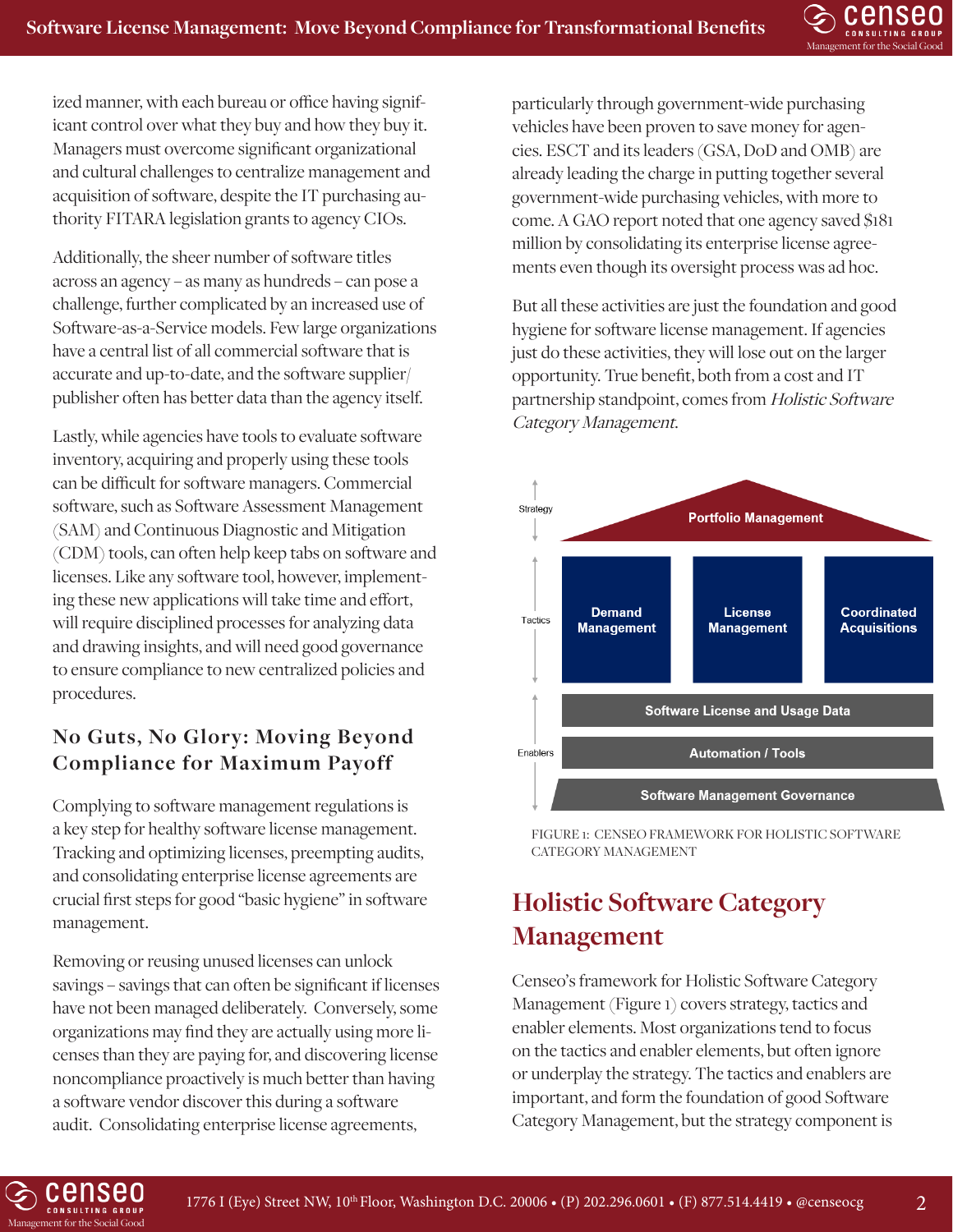

what can drive step-changes in the business requirements and IT partnership.

## **Software Category Management Tactical Activities**

**Coordinated Acquisitions** ensures individual bureaus and offices use government-wide and agency-wide purchasing vehicles where available instead of setting up their own duplicate software contracts. Leveraging the scale of the enterprise drives better pricing and increased standardization of software terms and conditions. Individual bureaus and offices can often accelerate their acquisition processes by using established purchasing vehicles rather than developing their own from scratch.

**License Management** tracks the commercial software licenses used across the organization. This includes both Software-as-a-Service licenses and perpetual licenses. Good license management provides visibility into the number of licenses procured, who is assigned to each license, and whether licenses are being used. It ensures compliance between licenses used and licenses paid, and identifies when unused licenses should be removed in order to avoid unnecessary costs. When requests come for additional licenses, agencies practicing good license management should know the policies for license reassignment, and look to reuse idle licenses before purchasing additional ones.

**Demand Management** ensures the volume of licenses required is optimized to the roles and needs of the mission. For example, which users need the Microsoft suite of productivity software? Truck drivers likely do not need PowerPoint, but will need an email address as last minute instructions may be sent to their mobile device. The finance team definitely needs Excel, but do all members of the team (or only managers) need Microsoft Project? This need can vary by the software lifecycle. As new software is rolled out, many users may want to use it. But roles and their subsequent software needs can change over time. As the software matures, actual usage

should be reviewed periodically to revise the role to requirements mapping. As software reaches the end of its life, certainroles may move off the software first to both drive earlier savings and simplify downstream migration efforts.

### **Software Category Management Enabling Activities**

The tactical activities are implemented in a scalable and accelerated manner by enablers:

**Software License and Usage Data** is the foundation for all Software Category Management activities. Elements including software title names (which often change through re-branding or acquisitions), software supplier/publisher names (direct purchase or through resellers), license types, modules purchased, contract/renewal terms, actual usage frequency, and description of use are all important. Data needs to be recent, well organized, and consumable for effective decision-making.

**Automation Tools** can help gather software license and usage data. Software Asset Management (SAM), Software License Optimization (SLO) or Continuous Diagnostics and Mitigation (CDM) tools may help to gather software inventory information in a more automated fashion. Although it is unlikely that any single tool will be able to automate and gather all the required info, output from these tools should be more accurate and save significant time and effort that would otherwise be spent gathering the information manually and re-working inaccurate data.

**Software Management Governance** ensures the organization abides by the policies and processes to enable mature software license management. Good governance treats building the Software Category Management capability as a program, and maintains / enforces an approved software list. Centralizing purchase decisions ensures that requests for new software are compared against the existing list of software, and that new software undergoes the appropriate security and architectural reviews.